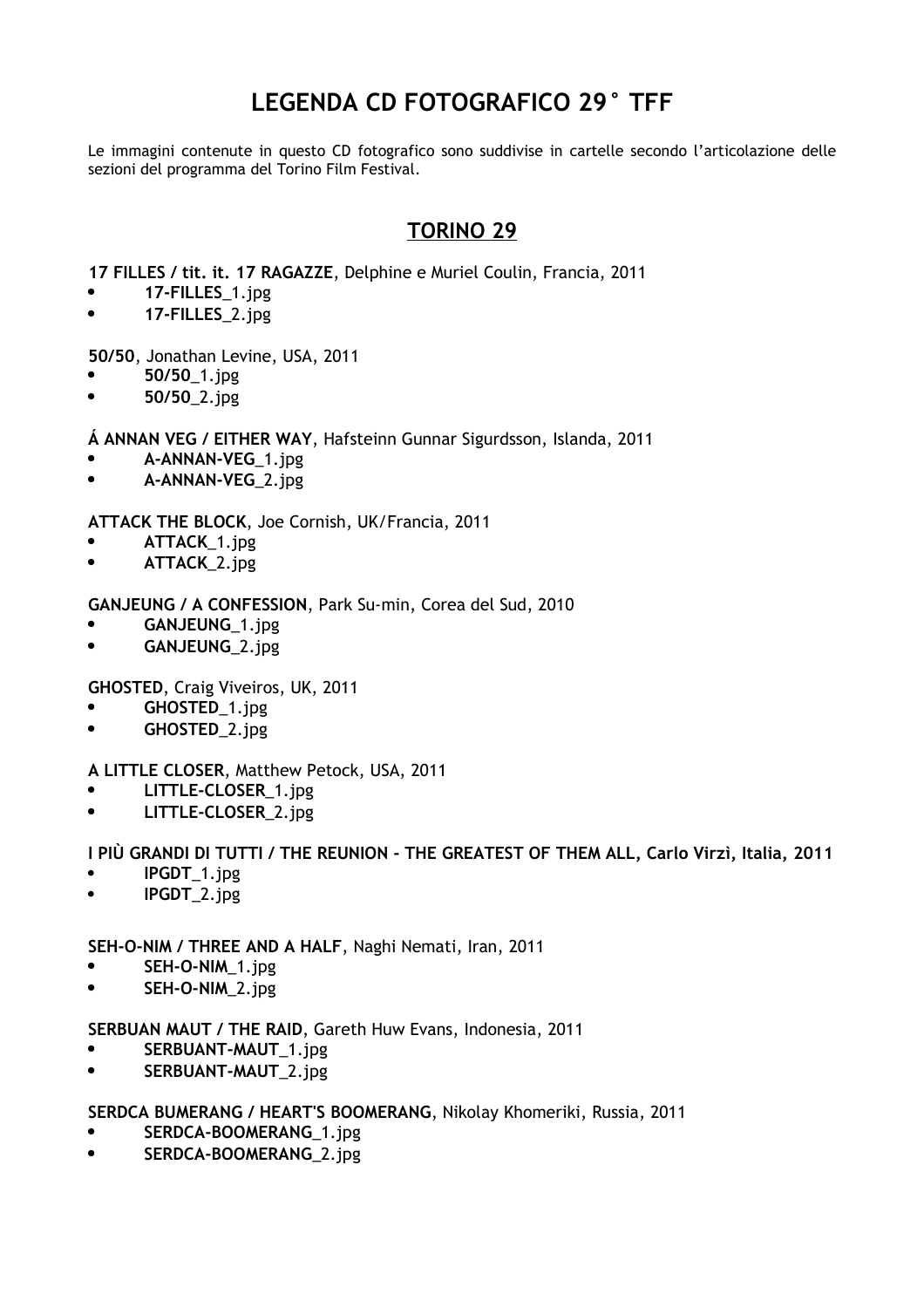**TAYEB, KHALAS, YALLA / OK, ENOUGH, GOODBYE**, Rania Attieh / Daniel Garcia, Libano/Emirati Arabi Uniti, 2011

- **TAYEB-KHALAS-YALLA**\_1.jpg
- **TAYEB-KHALAS-YALLA**\_2.jpg

**ULIDI PICCOLA MIA**, Mateo Zoni, Italia, 2011

- **ULIDI**\_1.jpg
- **ULIDI**\_2.jpg

**LE VENDEUR / THE SALESMAN**, Sébastien Pilote, Canada, 2011

- **VENDEUR**\_1.jpg
- **VENDEUR**\_2.jpg

**VERGISS DEIN ENDE / WAY HOME**, Andreas Kannengiesser, Germania, 2011

- **VERGISS-DEIN-ENDE**\_1.jpg
- *Dieter Mann, Renate Krößner v.l.n.r.*

**VERGISS-DEIN-ENDE**\_2.jpg

*Hermann Beyer, Renate Krößner v.l.n.r.*

**WIN WIN / tit. it. MOSSE VINCENTI**, Thomas McCarthy, USA, 2011

- **WIN-WIN**\_1.jpg
- **WIN-WIN**\_2.jpg

## **FESTA MOBILE**

### **Gran Premio Torino - AKI KAURISMÄKI**

**LE HAVRE / tit. it. MIRACOLO A LE HAVRE**, Aki Kaurismäki, Finlandia/Francia/Germania, 2011 **LE-HAVRE**\_1\_Marcel (André Wilms) and Idrissa (Blondin Miguel).jpg

*Marcel (André Wilms) and Idrissa (Blondin Miguel)*

 **LE-HAVRE**\_2\_Marcel (André Wilms) and Monet (Jean-Pierre Darroussin).jpg *Marcel (André Wilms) and Monet (Jean-Pierre Darroussin)*

### **Figure nel paesaggio**

**388 ARLETTA AVENUE**, Randall Cole, Canada, 2011

- **388-ARLETTA**\_1.jpg
- **388-ARLETTA**\_2.jpg

**ALBERT NOBBS**, Rodrigo García, Irlanda, 2011

- **ALBERT-NOBBS**\_1.jpg
- **ALBERT-NOBBS**\_2.jpg

**BAD POSTURE,** Malcolm Murray, USA, 2011

- **BAD-POSTURE**\_1.jpg
- **BAD-POSTURE**\_2.jpg

**BEREAVEMENT**, Stevan Mena, USA, 2010

- **BEREAVEMENT**\_1.jpg
- **BEREAVEMENT**\_2.jpg

**LES BIEN-AIMÉS / BELOVED**, Christophe Honoré, Francia, 2011

**BIEN-AIMES**\_1.jpg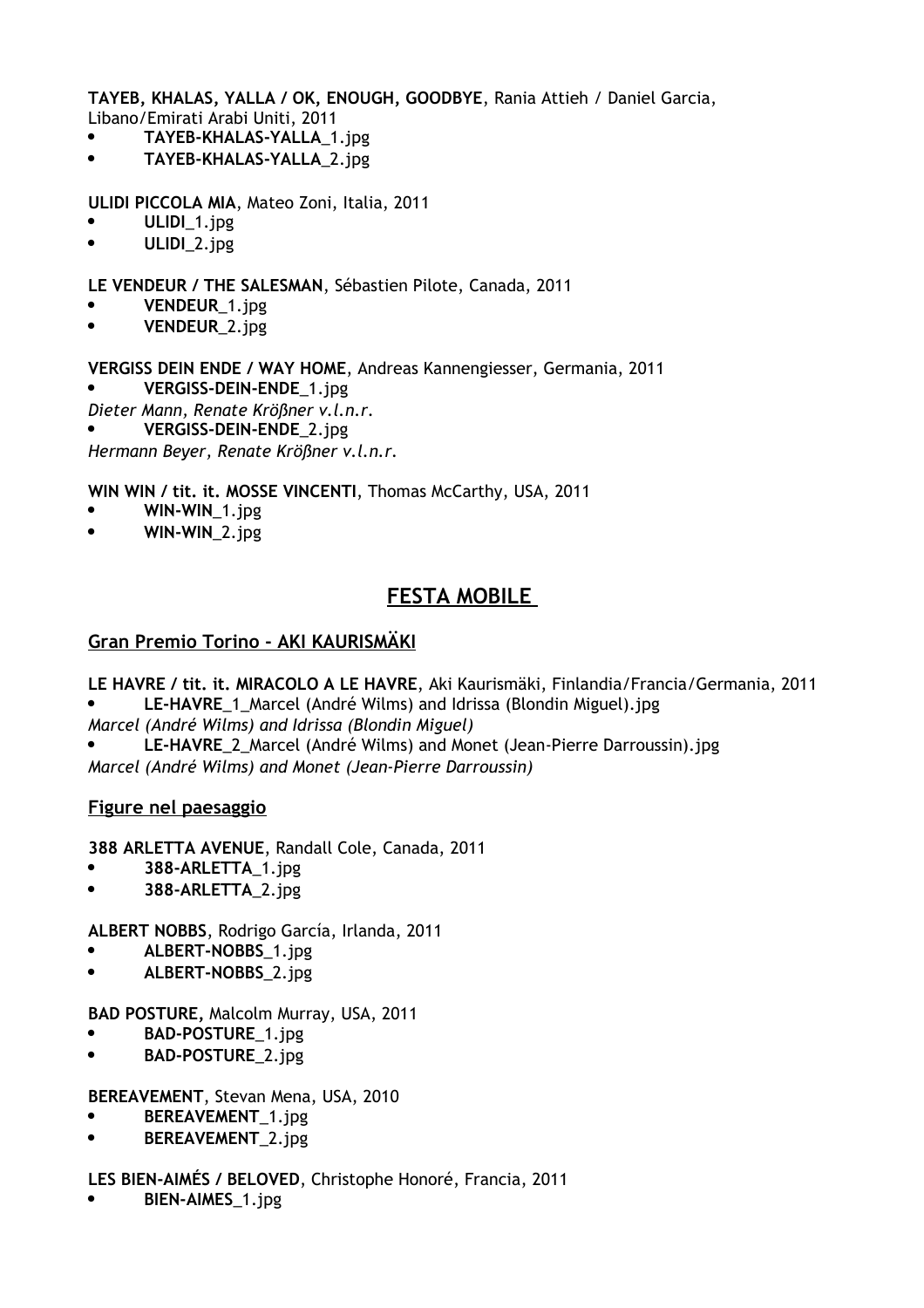### **• BIEN-AIMES** 2.jpg

**THE CATECHISM CATACLYSM** ,Todd Rohal, USA, 2011 **CATECHISM-CATACLYSM**\_1\_SteveLittle.jpg *Steve Little* **CATECHISM-CATACLYSM**\_2\_SteveLittle.jpg *Steve Little*

**CONDITION**, Andrei Severny, USA, 2011 **CONDITION**\_1.jpg *Antonella Lentini as Alaska – Photo by Andrei Severny* **CONDITION**\_2.jpg *Jessica Kaye as Dr. Mary Taggert – Photo by Andrei Severny*

**IL CORPO DEL DUCE**, Fabrizio Laurenti, Italia, 2011

- **CORPO-DEL-DUCE**\_1.jpg
- **CORPO-DEL-DUCE**\_2.jpg

**DERNIÈRE SÉANCE / LAST SCREENING**, Laurent Achard, Francia, 2011

- **DERNIERE-SEANCE**\_1.jpg
- **DERNIERE-SEANCE**\_2.jpg

**THE DESCENDANTS**, Alexander Payne, USA, 2011

- **DESCENDANTS**\_1.jpg
- **DESCENDANTS**\_2.jpg

**THE DYNAMITER**, Matthew Gordon, USA, 2011

- **DYNAMITER**\_1.jpg
- **DYNAMITER**\_2.jpg

**L'ERA LEGALE**, Enrico Caria, Italia, 2011

- **ERA-LEGALE**\_1\_foto di Nunzia Esposito.jpg
- *foto di Nunzia Esposito*

**ERA-LEGALE**\_2\_foto di Nunzia Esposito.jpg

*foto di Nunzia Esposito*

**IL GIORNO IN PIÙ**, Massimo Venier, Italia, 2011

- **GIORNO**\_1.jpg
- **GIORNO**\_2.jpg

**GOOD LUCK, MR. GORSKI**, Arron Shiver, USA/Irlanda, 2011

- **GOOD-LUCK**\_1.jpg
- **GOOD-LUCK**\_2.jpg

**A GOOD OLD FASHIONED ORGY**, Alex Gregory e Peter Huyck, USA, 2011

- **GOOD-OLD**\_1.jpg
- **• GOOD-OLD** 2.jpg

### **LA GUERRE EST DÉCLARÉE / DECLARATION OF WAR**, Valérie Donzelli, Francia, 2011

- **GUERRE**\_1.jpg
- **GUERRE**\_2.jpg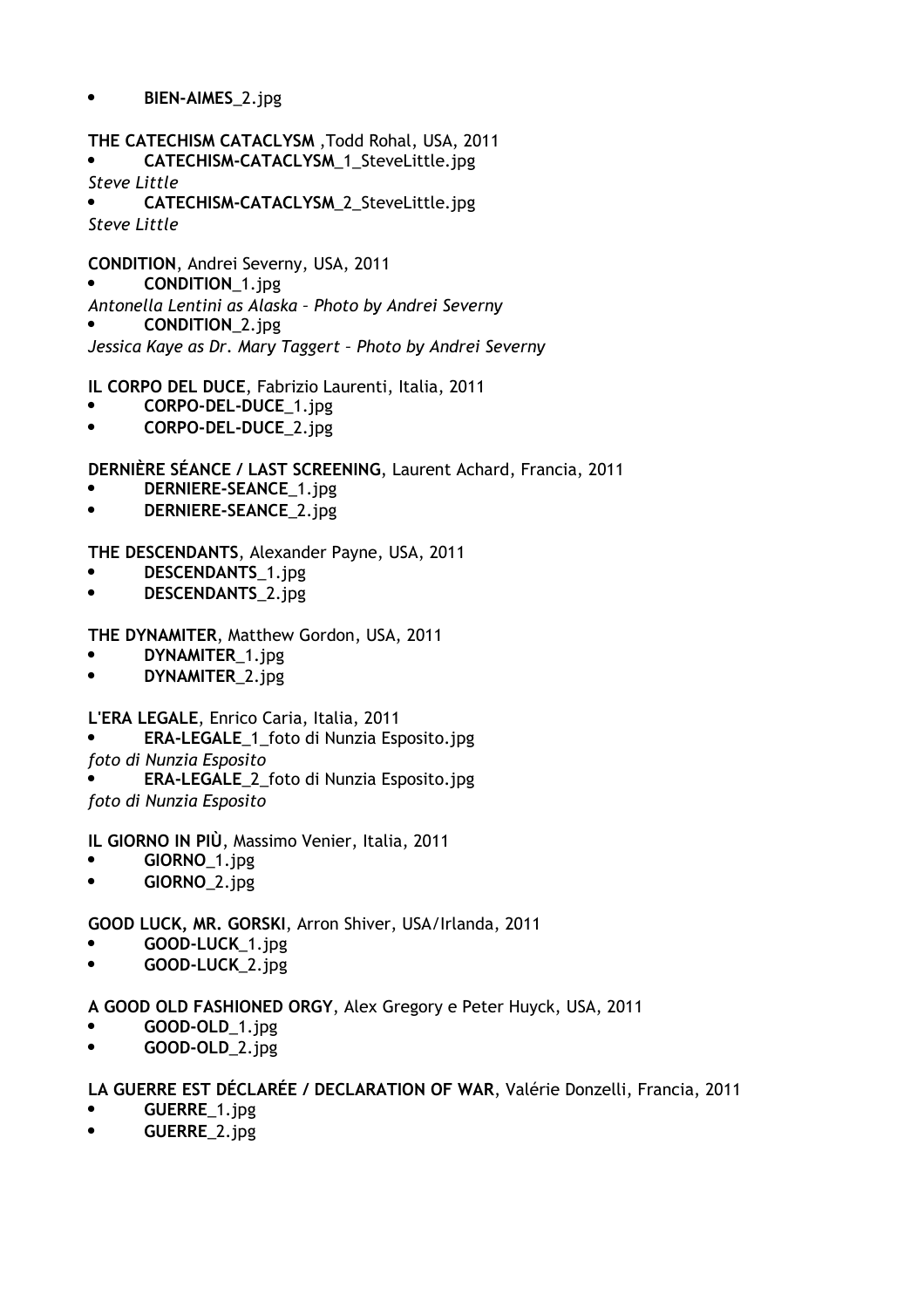**L'ILLUSION COMIQUE / THE SCREEN ILLUSION**, Mathieu Amalric, Francia, 2010

- **• ILLUSION**<sub>\_1.jpg</sub>
- **ILLUSION**\_2.jpg

**INTRUDERS**, Juan Carlos Fresnadillo, USA/UK/Spagna, 2011

- **INTRUDERS**\_1.jpg
- **INTRUDERS**\_2.jpg

**JESS + MOSS,** Clay Jeter, USA, 2011

- **JESS+MOSS**\_1.jpg
- **JESS+MOSS**\_2.jpg

**MIDNIGHT IN PARIS, Woody Allen,USA/Spagna, 2011**

- **MIDNIGHT**\_1.jpg
- **MIDNIGHT**\_2.jpg

**MIENTRAS DUERMES / SLEEP TIGHT**, Jaume Balagueró, Spagna, 2011

- **MIENTRAS-DUERMES**\_1.jpg
- **MIENTRAS-DUERMES**\_2.jpg

**MONEYBALL / Tit.it.: L'ARTE DI VINCERE**, Bennett Miller, USA, 2011

 **MONEYBALL**\_1\_Photo by Melinda Sue Gordon\_© 2011 Columbia TriStar Marketing Group, Inc. All rights reserved.jpg

Brad Pitt, Ieft, and Jonah Hill star in Columbia Pictures' drama "Monevball." - Photo by Melinda Sue Gordon *– © 2011 Columbia TriStar Marketing Group, Inc. All rights reserved.*

 **MONEYBALL**\_2\_Photo by Melinda Sue Gordon\_© 2011 Columbia TriStar Marketing Group, Inc. All rights reserved.jpg

*Brad Pitt, in Columbia Pictures' drama "Moneyball." – Photo by Melinda Sue Gordon – © 2011 Columbia TriStar Marketing Group, Inc. All rights reserved*

**THE OREGONIAN**, Calvin Lee Reeder, USA, 2011

- **OREGONIAN**\_1.jpg
- **OREGONIAN**\_2.jpg

**PATER**, Alain Cavalier, Francia, 2011

- **PATER**\_1.jpg
- **PATER**\_2.jpg

**SANGUE DO MEU SANGUE / BLOOD OF MY BLOOD**, João Canijo, Portogallo, 2011

 **SANGUE-DO-MEU-SANGUE**\_1\_Fialho family - shooting photo - Mayanna Von Lebedur.jpg *Fialho family - shooting photo - Mayanna Von Lebedur*

 **SANGUE-DO-MEU-SANGUE**\_2\_Marcia-Helder - shooting photo - Patrick Mendes.jpg *Marcia-Helder - shooting photo - Patrick Mendes*

**SETTE OPERE DI MISERICORDIA**, Gianluca e Massimiliano De Serio, Italia, 2011

**SETTE-OPERE**\_1\_Roberto Herlitzka e Olimpia Melinte.jpg

*Roberto Herlitzka e Olimpia Melinte*

**SETTE-OPERE**\_2\_Roberto Herlitzka.jpg

*Roberto Herlitzka*

**SIC FIAT ITALIA**, Daniele Segre, Italia, 2011

- **SIC-FIAT-ITALIA**\_1.jpg
- **SIC-FIAT-ITALIA**\_2.jpg

**IL SORRISO DEL CAPO**, Marco Bechis, Italia, 2011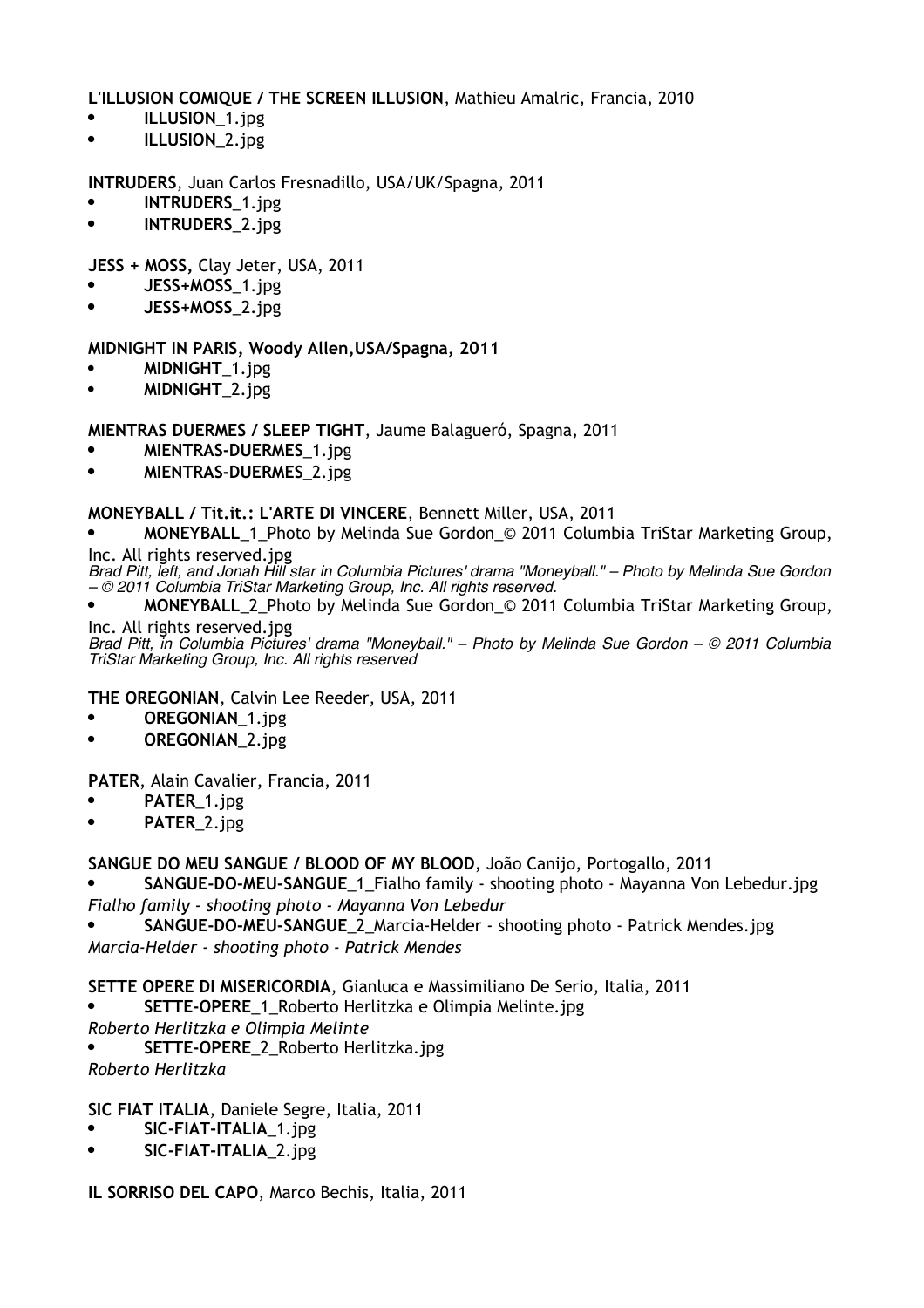- **•** SORRISO 1.jpg
- **SORRISO**\_2.jpg

**TERRI**, Azazel Jacobs, USA, 2011

- **TERRI**\_1.jpg
- **• TERRI** 2.jpg

**DIE UNSICHTBARE / CRACKS IN THE SHELL**, Christian Schwochow, Germania, 2011

- **UNSICHTBARE**\_1.jpg
- **UNSICHTBARE**\_2.jpg

**WRECKED**, Michael Greenspan, Canada, 2010

- **WRECKED**\_1.jpg
- **WRECKED**\_2.jpg

**Paesaggio con figure**

**THE BALLAD OF GENESIS AND LADY JAYE**, Marie Losier, USA, 2011

- **BALLAD**\_1.jpg
- **BALLAD**\_2.jpg

**THE COLOR OF PAIN**, Lee Kang-Hyun, Corea del Sud, 2010

- **COLOR**\_1.jpg
- **COLOR**\_2.jpg

**LES ÈCLATS (MA GUEULE, MA RÉVOLTE, MON NOM) / THE FRAGMENTS (MY MOUTH, MY REVOLT, MY NAME)**, Sylvain George, Francia, 2011

- **ECLATS**\_1.jpg
- **ECLATS**\_2.jpg

**GEORGE HARRISON: LIVING IN THE MATERIAL WORLD**, Martin Scorsese, USA, 2011

- **GEORGE-HARRISON**\_1\_44615 (credit Dezo Hoffman c. Apple Corps Ltd).jpg
- *credit Dezo Hoffman - c. Apple Corps Ltd*
- **GEORGE-HARRISON**\_2\_13667 (credit George Harrison c. Harrison Family).jpg *credit George Harrison - c. Harrison Family*

**HOLY TIME IN ETERNITY, HOLY ETERNITY IN TIME**, Elise Florenty / Marcel Türkowsky, Francia, 2011

- **• HOLY-TIME** 1.jpg
- **HOLY-TIME**\_2.jpg

**INTO THE ABYSS**, Werner Herzog, USA, 2011

- **INTO-THE ABYSS**\_1.jpg
- **INTO-THE ABYSS**\_2.jpg

**JEONJU DIGITAL PROJECT 2011: UN HERITIER / A HEIR**, Jean-Marie Straub, Francia/Corea del Sud, 2011

- **JDP-HERITIER**\_1.jpg
- **JDP-HERITIER**\_2.jpg

**JEONJU DIGITAL PROJECT 2011: ALLER AU DIABLE / TO THE DEVIL**, Claire Denis, Corea del Sud/Francia, 2011

- **JDP\_ALLER**\_1.jpg
- **JDP\_ALLER**\_2.jpg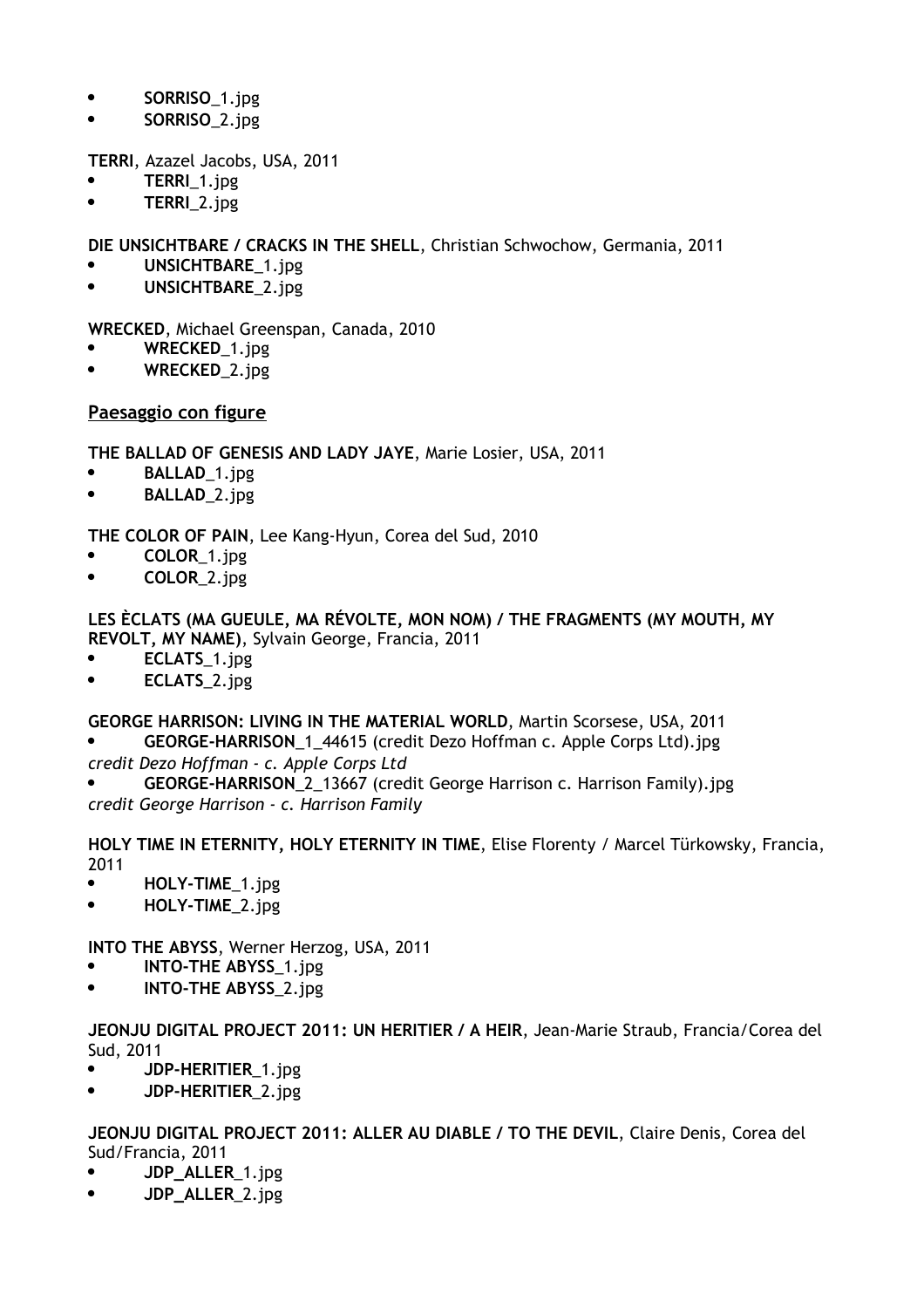**JEONJU DIGITAL PROJECT 2011: RECUERDOS DE UNA MANANA / MEMORIES OF A MORNING**, José Luis Guerín, Corea del Sud, 2011

**JDP\_RECUERDOS**\_1.jpg

**V H**

,

**JDP\_RECUERDOS**\_2.jpg

**JOANN SFAR (DESSINS) / JOANN SFAR (DRAWINGS)**, Mathieu Amalric, Francia, 2010

- **JOANN-SFAR**\_1.jpg
- **JOANN-SFAR**\_2.jpg

**MIRAMEN**, Khristine Gillard / Marco Rebuttini, Belgio, 2011

- **MIRAMEN**\_1.jpg
- **MIRAMEN**\_2.jpg

**POO KOR KARN RAI / THE TERRORISTS**, Thunska, Thailandia, 2011

- **POOR\_KOR\_KARN-RAI**\_1.jpg
- **POOR\_KOR\_KARN-RAI**\_2.jpg

**SANGRE DE CRISTO**, Marcy Saude, USA, 2011

- **SANGRE**\_1.jpg
- **SANGRE**\_2.jpg

**SIP'OHI - EL LUGAR DEL MANDURÉ**, Sebastián Lingiardi, Argentina, 2011

- **SIP'OHI**\_1.jpg
- **SIP'OHI**\_2.jpg

**SONNENSYSTEM / SOLAR SYSTEM**, Thomas Heise, Germania, 2011

- **•** SONNENSYSTEM\_1.jpg
- **•** SONNENSYSTEM 2.jpg

**TATSUMI**, Eric Khoo, Singapore, 2011

- **TATSUMI**\_1\_© Zhao Wei Films.jpg
- *© Zhao Wei Films*
- **TATSUMI**\_2\_© Zhao Wei Films.jpg

*© Zhao Wei Films*

**THINK ABOUT WOOD, THINK ABOUT METAL**, Manon de Boer, Belgio, 2011

- **THINK**\_1.jpg
- **•** THINK 2.jpg

**TRONG HAY NGOAI TAY EM / WITH OR WITHOUT ME**, Swann Dubus / Phuong Thao Tran, Vietnam, 2011

- **TRONG-HAY**\_1.jpg
- **TRONG-HAY**\_2.jpg

**VON DER VERMÄ HLUNG DES SALAMANDERS MIT DER GRÜ NEN SCHLANGE / OF THE SALAMANDER'S ESPOUSAL WITH THE GREEN SNAKE**, René Frölke, Germania, 2010

- **VON-DER-VERMAHLUNG**\_1.jpg
- **VON-DER-VERMAHLUNG**\_2.jpg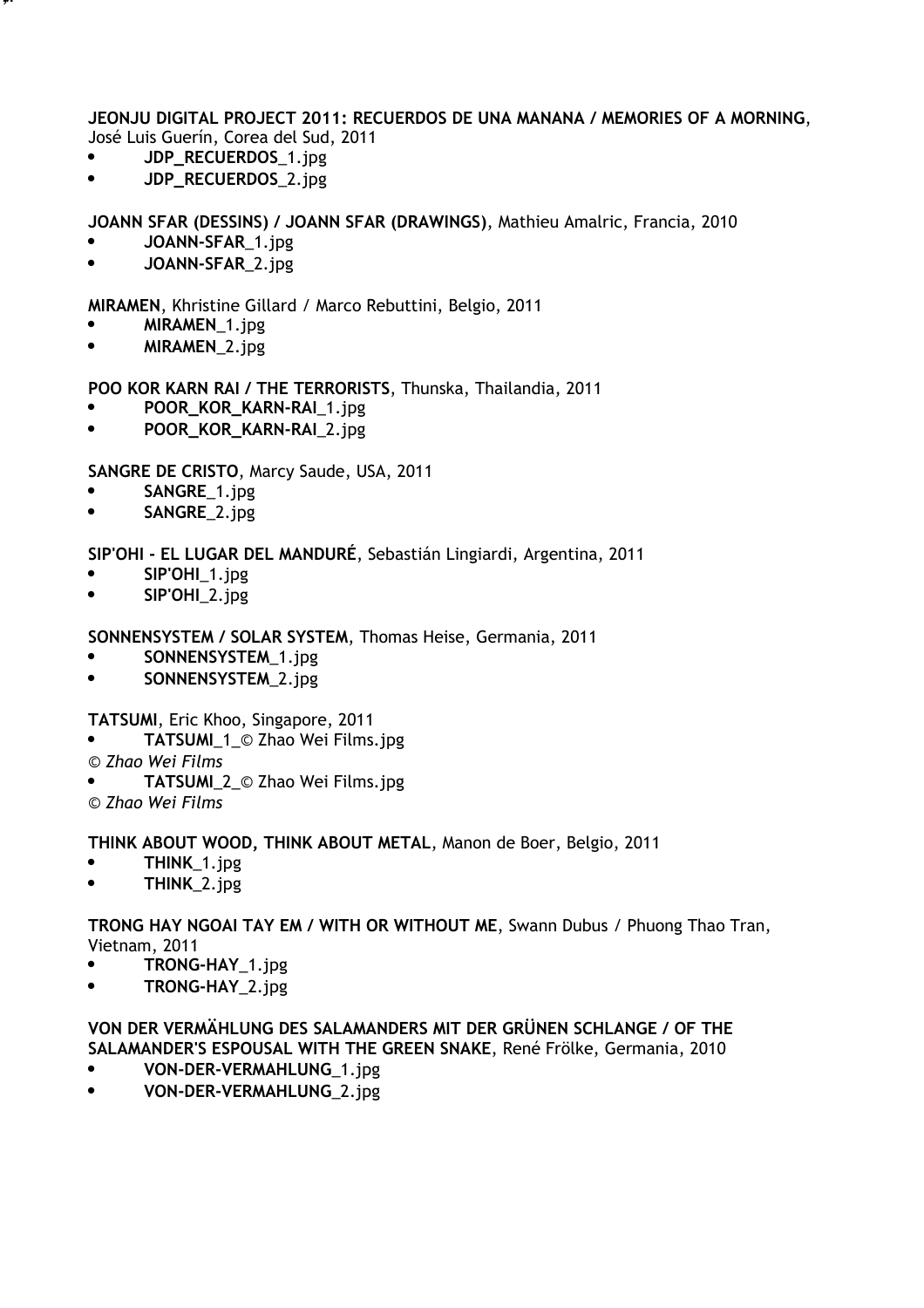## **RAPPORTO CONFIDENZIALE**

**UTSUSHIMI**, Sion Sono, Giappone, 2000

- **UTSUSHIMI**\_1.jpg
- **•** UTSUSHIMI 2.jpg

**JISATSU SAAKURU / SUICIDE CLUB**, Sion Sono,Giappone, 2002

- **JISATSU**\_1.jpg
- **JISATSU**\_2.jpg

### **NORIKO NO SHOKUTAKU / NORIKO'S DINNER TABLE**, Sion Sono, Giappone, 2005

- **NORIKO**\_1.jpg
- **NORIKO**\_2.jpg

### **YUME NO NAKA E / INTO A DREAM**, Sion Sono, Giappone, 2005

- **YUME**\_1.jpg
- **YUME**\_2.jpg

### **KIMYONA SAKASU / STRANGE CIRCUS**, Sion Sono, Giappone, 2005

- **KIMYONA**\_1.jpg
- **KIMYONA**\_2.jpg

### **HAZARD,** Sion Sono, Giappone, 2005

- **HAZARD**\_1.jpg
- **HAZARD**\_2.jpg

### **AI NO MUKIDASHI / LOVE EXPOSURE**, Sion Sono, Giappone, 2008

- **AI-NO**\_1.jpg
- **AI-NO**\_2.jpg

### **CHANTO TSUTAERU / BE SURE TO SHARE**, Sion Sono, Giappone, 2009

- **CHANTO**\_1.jpg
- **CHANTO**\_2.jpg

### **TSUMETAI NETTAIGYO / COLD FISH**, Sion Sono, Giappone, 2010

**TSUMETAI**\_1\_AsuakaKurosawa.jpg

*Asuaka* Kurosawa

**TSUMETAI**\_2.jpg

### **KOI NO TSUMI / GUILTY OF ROMANCE**, Sion Sono, Giappone, 2011

- **KOI-NO-TSUMI**\_1.jpg
- **KOI-NO-TSUMI**\_2.jpg

## **ONDE**

### **Lungometraggi**

**HANEZU NO TSUKI**, Naomi Kawase, Giappone, 2011

- **HANEZU-NO-TSUKI**\_1.jpg
- **HANEZU-NO-TSUKI**\_2.jpg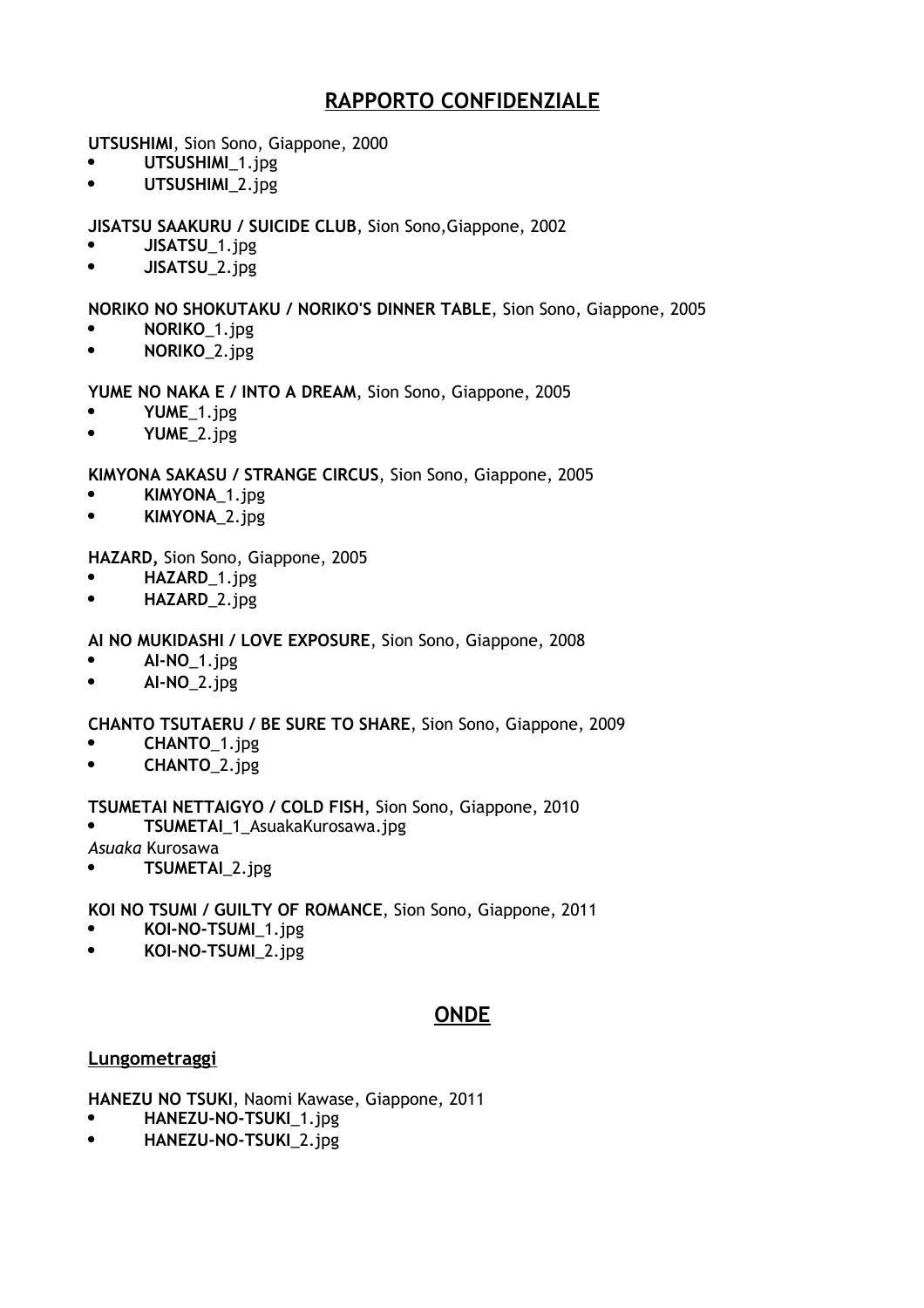**INTRO**, Brandon Cahoon, USA, 2011

- **INTRO**\_1.jpg
- **INTRO**\_2.jpg

**MIRRORS FOR PRINCES**, Lior Shamriz, Germania, 2011

- **MIRRORS**\_1.jpg
- **MIRRORS**\_2.jpg

**RECORD FUTURE**, Kishi Kentaro, Giappone, 2011

- **RECORD-FUTURE**\_1.jpg
- **RECORD-FUTURE**\_2.jpg

**SLEEPLESS NIGHTS STORIES**, Jonas Mekas, USA, 2011

- **SLEEPLESS**\_1.jpg
- **SLEEPLESS**\_2.jpg

**TWENTY CIGARETTES**, James Benning, USA, 2011

- **TWENTY-CIGARETTES**\_1.jpg
- **TWENTY-CIGARETTES**\_2.jpg

**LOS VIEJOS**, Martín Boulocq, Bolivia, 2011

- **VIEJOS**\_1.jpg
- **VIEJOS**\_2.jpg

**XIAO SHI DA KAN / HONEY PUPU**, Hung-I Chen, Taiwan, 2011

- **XIAO**\_1.jpg
- **XIAO**\_2.jpg

### **Cortometraggi e mediometraggi**

**AT THE FORMAL**, Andrew Kavanagh, Australia, 2010

**AT-THE-FORMAL.**jpg

**FIGS**, Anu Valia, USA, 2011

**FIGS**.jpg

**LUBABEN**, Eva Pervolovici, Francia, 2011

**LUBABEN**.jpg

**SENT PÅ JORDEN / LATE ON EARTH**, John Skoog, Svezia, 2011

**SENT**.jpg

**SON OF A GUN**, Antoine Barraud / Claire Doyon, Francia, 2011

**SON**.jpg

**WAKING THINGS**, Melika Bass, USA, 2011

**WAKING**.jpg

#### **Omaggio a Eugène Green**

**LE PONT DES ARTS**, Eugène Green, Francia, 2004

**PONT**.jpg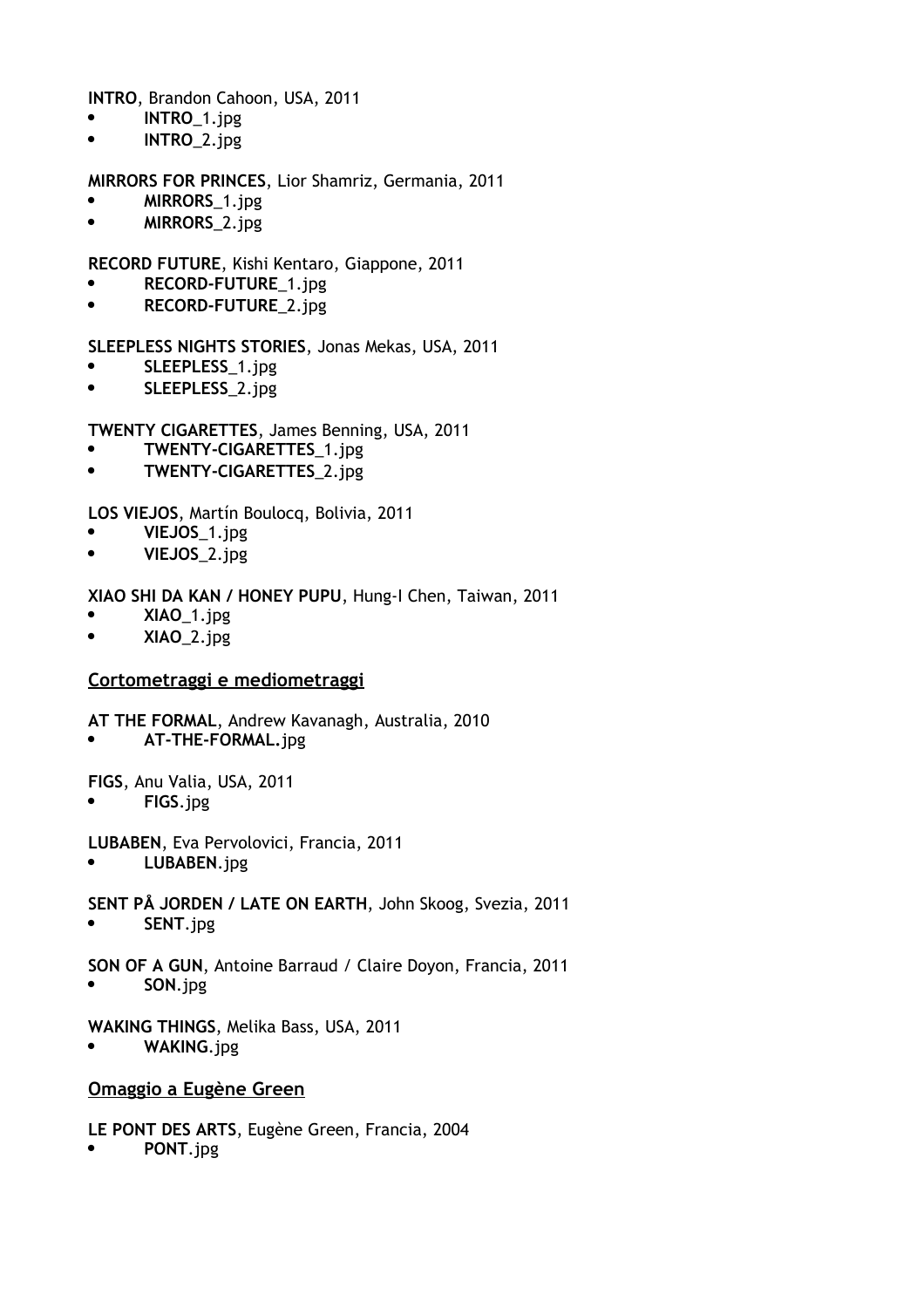**LES SIGNES**, Eugène Green, Francia, 2006

**•** SIGNES.jpg

**A RELIGIOSA PORTUGUESA**, Eugène Green, Portogallo, 2009

- **RELIGIOSA-PORTUGUESA**\_1.jpg
- **•** RELIGIOSA-PORTUGUESA\_2.jpg

## **ITALIANA.DOC**

**EL ÁRBOL DE LAS FRESAS**, Simone Rapisarda Casanova, Italia/Canada/Cuba, 2011

- **ARBOL**\_1.jpg
- **ARBOL**\_2.jpg

**BAD WEATHER**, Giovanni Giommi, Germania/UK, 2011

- **BAD-WEATHER**\_1.jpg
- **BAD-WEATHER**\_2.jpg

**IL CASTELLO**, Massimo D'Anolfi / Martina Parenti, Italia, 2011

- **CASTELLO**\_1.jpg
- **CASTELLO**\_2.jpg

**FERRHOTEL**, Mariangela Barbanente, Italia, 2011

- **FERRHOTEL**\_1.jpg
- **FERRHOTEL**\_2.jpg

**FREAKBEAT**, Luca Pastore, Italia, 2011

- **FREAKBEAT**\_1.jpg
- **FREAKBEAT**\_2.jpg

**LAND OF JOY**, Laura Lazzarin, Germania, 2011

- **LAND-OF-JOY**\_1.jpg
- **LAND-OF-JOY**\_2.jpg

**UN MITO ANTROPOLOGICO TELEVISIVO,** Maria Helene Bertino / Dario Castelli / Alessandro Gagliardo, Italia, 2011

- **•** MITO-ANTROPOLOGICO 1.jpg
- **MITO-ANTROPOLOGICO**\_2.jpg

**L'OROGENESI**, Caldwell Lever, Italia/USA, 2011

- **OROGENESI**\_1.jpg
- **OROGENESI**\_2.jpg

**LE TRE DISTANZE**, Alessandro Pugno, Italia, 2011

- **TRE-DISTANZE**\_1.jpg
- **•** TRE-DISTANZE 2.jpg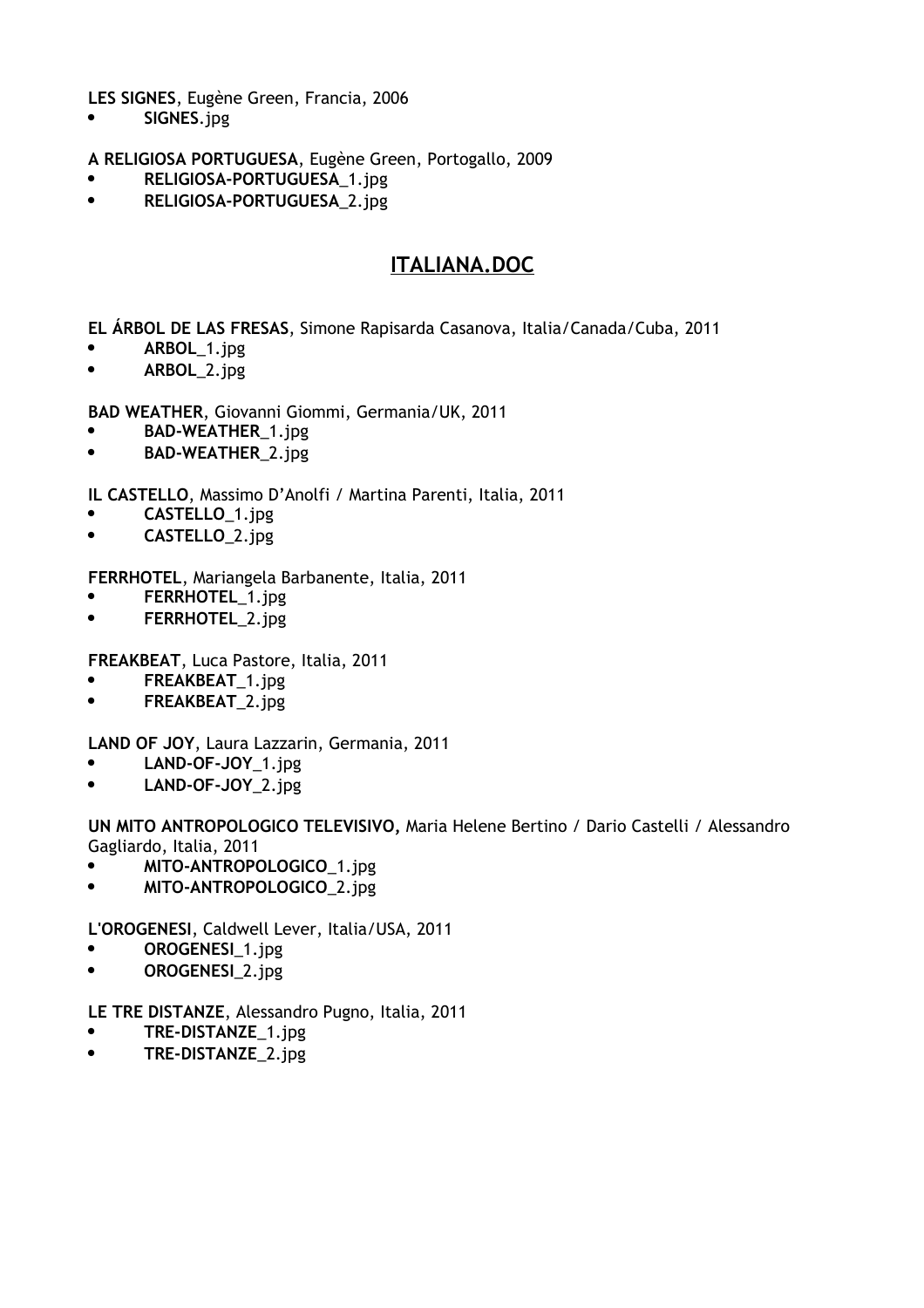### **Fuori concorso**

**ED È COSÌ. CIRCA. PIÙ O MENO**, Tonino De Bernardi, Italia, 2011

- **ED-E-COSI**\_1.jpg
- **ED-E-COSI**\_2.jpg

**INCONSCIO ITALIANO**, Luca Guadagnino, Italia, 2011

- **INCONSCIO-ITALIANO**\_1.jpg
- **INCONSCIO-ITALIANO**\_2.jpg

### **Lezioni di cinema**

**PALAZZO DELLE AQUILE**, Alessia Porto / Stefano Savona / Ester Sparatore, Francia/Italia, 2011

- **PALAZZO**\_1.jpg
- **PALAZZO**\_2.jpg

## **ITALIANA.CORTI**

**EL CUENTO**, Enrico Mandirola, Italia/Colombia/Francia, 2011

**CUENTO**.jpg

**DE LA MUTABILITÉ DE TOUTE CHOSE ET DE LA POSSIBILITÉ D'EN CHANGER CERTAINS**, Anna Marziano, Francia, 2011

**MUTABILITE**.jpg

### **DELL'AMMAZZARE IL MAIALE,** Simone Massi, Italia, 2011

**AMMAZZARE**.jpg

**ETHOS (VERRÀ PRESTO IL GIORNO IN CUI GLI ATTORI E LE ATTRICI NON CREDERANNO PIÙ CHE LE LORO MASCHERE E I LORO COSTUMI SIANO ESSI STESSI),** Fabrizio Ferraro, Italia, 2011

**ETHOS**.jpg

**FIREWORKS**, Giacomo Abbruzzese, Francia/Italia, 2011

**FIREWORKS**.jpg

**IN FORMA LUCRURILOR CARE TREBUIE SA VINE / NELLA FORMA DELLE COSE A VENIRE**,

- Riccardo Giacconi / Andrea Morbio / Daniele Zoico, Italia , 2011
- **FORMA**.jpg

**OCCHIO DI VETRO CUORE NON DORME**, Gabriele di Munzio, Francia, 2011

**OCCHIO**.jpg

#### **SUR LES TRACES DE LYGIA CLARK. SOUVENIRS ET ÉVOCATIONS DES SES ANNÉES PARISIENNES,** Paola Anzichè / Irene Dionisio, Italia, 2011

**SUR-LES-TRACES**.jpg

### **VIA CURIEL 8**, Mara Cerri / Magda Guidi, Francia, 2011

**VIA-CURIEL**.jpg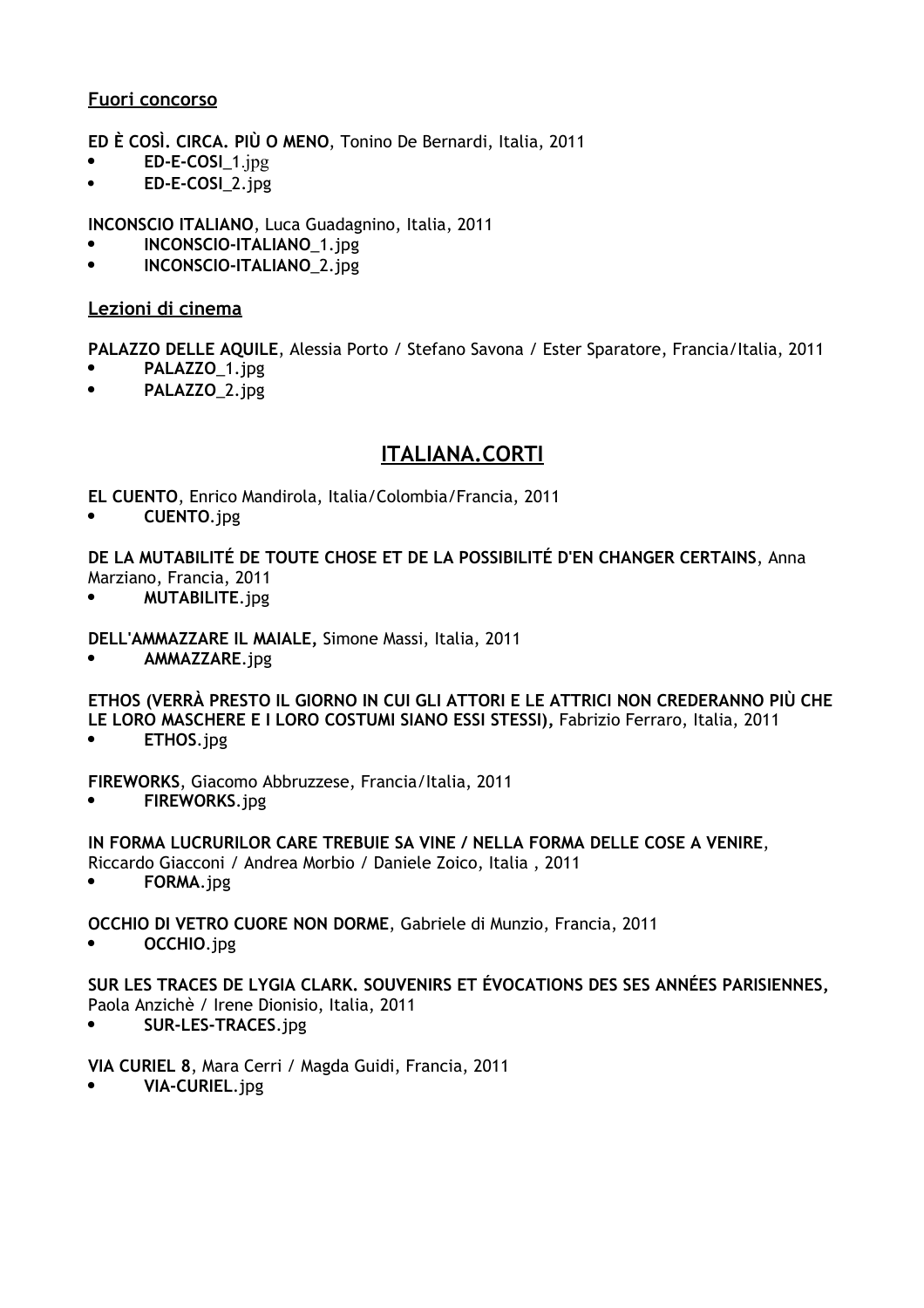## **FIGLI E AMANTI**

**MAMMA ROMA**, Pier Paolo Pasolini, Italia, 1962

**MAMMA-ROMA**.jpg

**STRAW DOGS / Tit.it.: CANE DI PAGLIA**, Sam Peckinpah, USA, 1971 **STRAW-DOGS**.jpg

**IL TETTO**, Vittorio de Sica, Italia, 1956

**TETTO**.jpg

## **ROBERT ALTMAN**

**M.A.S.H.**, Robert Altman, USA, 1970

- **MASH**\_1.jpg
- *Donald Sutherland ed Elliott Gould in M.A.S.H, 1970 / Coll. BFI*
- **MASH**\_2.jpg
- *Sally Kellerman in M.A.S.H, 1970 / Coll. BFI*
- **MASH**\_3.jpg
- *Donald Sutherland ed Elliott Gould in M.A.S.H, 1970 / Coll. BFI*
- **MASH**\_set.jpg

*Robert Altman sul set di M.A.S.H, 1970 / Coll. BFI*

**McCABE & MRS. MILLER / Tit.it.: I COMPAR**I, Robert Altman, USA, 1971

**CABE-MILLER**\_1.jpg

*Warren Beatty e Julie Christie in McCabe and Mrs. Miller (tit. it. I compari), 1971 / Coll. BFI*

**CABE-MILLER**\_set

*Warren Beatty e Robert Altman sul set di McCabe and Mrs. Miller (tit. it. I compari), 1971 / Coll. BFI*

**THE LONG GOODBYE / Tit.it.: IL LUNGO ADDIO**, Robert Altman, USA, 1973

**LONG-GOODBYE**\_1.jpg

*Elliott Gould: in The Long Goodbye (tit. it. Il lungo addio), 1973 / Coll. Cinémathèque Française*

**LONG-GOODBYE**\_2.jpg

*Nina Van Pallandt ed Elliott Gould in The Long Goodbye (tit. it. Il lungo addio), 1973 / Coll. Alasca*

**THIEVES LIKE US / Tit.it.: GANG**, Robert Altman, USA, 1974

**THIEVES**\_1.jpg

*Shelley Duvall e Keith Carradine in Thieves Like Us (tit. it. Gang), 1974 / Coll. Alasca*

**THIEVES**\_2.jpg

*Shelley Duvall e Keith Carradine in Thieves Like Us (tit. it. Gang), 1974 / Coll Cinémathèque Française*

### **A WEDDING / Tit.it.: UN MATRIMONIO**, Robert Altman, USA, 1978

**WEDDING**\_set.jpg

*Robert Altman con Vittorio Gassman e Luigi Proietti sul set di A Wedding (tit. it. Un matrimonio), 1978 / Coll. Cinémathèque Française*

### **QUINTET,** Robert Altman, USA, 1979

**QUINTET**.jpg

*Paul Newman e Brigitte Fossey in Quintet, 1979 / Coll. Cinémathèque Française*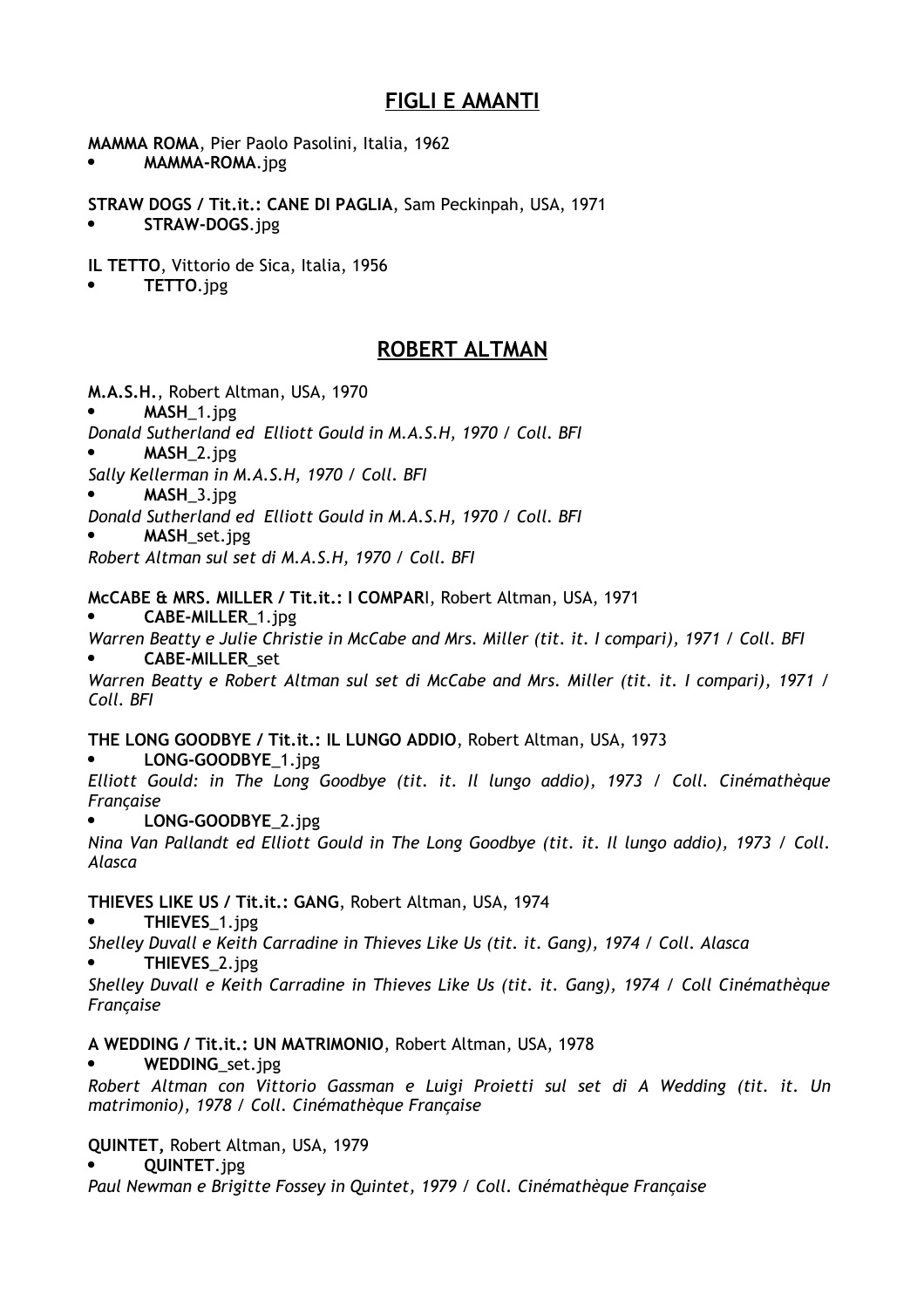**FOOL FOR LOVE / Tit.it.: FOLLIA D'AMORE**, Robert Altman, USA, 1985 **FOOL**\_1**.**jpg *Kim Basinger in Fool for Love (tit. it. Follia d'amore), 1985 / Coll. Alasca* **FOOL**\_2**.**jpg *Kim Basinger in Fool for Love (tit. it. Follia d'amore), 1985 / Coll. Alasca* **FOOL**\_3**.**jpg *Sam Shepard in Fool for Love (tit. it. Follia d'amore), 1985 / Coll. BFI* **TANNER '88**, Robert Altman, USA, 1988 **TANNER88.**jpg *Michael Murphy in Tanner '88, 1988 / Coll. BFI* **THE PLAYER / Tit.it.: I PROTAGONISTI**, Robert Altman, USA, 1992 **PLAYER.**jpg *Tim Robbins in The Player (tit. it. I protagonisti), 1992 / Coll. BFI* **PRÊT-À-PORTER**, Robert Altman, USA, 1994 **PRET-A-PORTER**.jpg *Marcello Mastroianni e Sofia Loren in Prêt-à-porter, 1994 /* Coll. Alasca **KANSAS CITY**, Robert Altman, USA/Francia, 1996 **KANSAS**.jpg *Kansas City, 1996 / Coll. Alasca* **THE GINGERBREAD MAN / Tit.it.: CONFLITTO DI INTERESSI**, Robert Altman, USA, 1998 **GINGERBREAD**.jpg *Embeth Davidtz e Kenneth Branagh in The Gingerbread Man (Conflitto d'interessi), 1998 / Coll. Alasca* **COOKIE'S FORTUNE / Tit.it.: LA FORTUNA DI COOKIE**, Robert Altman, USA, 1999 **COOKIE**\_1.jpg *Glenn Close in Cookie's Fortune (La fortuna di Cookie), 1999 / Coll. Alasca* **COOKIE**\_2.jpg *Liv Tyler in Cookie's Fortune (La fortuna di Cookie), 1999 / Coll. Alasca* **GOSFORD PARK**, Robert Altman, UK/USA/Italia, 2001 **GOSFORD-PARK**\_1.jpg *Emily Watson in Gosford Park, 2001 / Coll. BFI* **GOSFORD-PARK**\_2.jpg *Gosford Park, 2001 / Coll. BFI* **GOSFORD-PARK**\_3.jpg *Kristin Scott Thomas in Gosford Park, 2001 / Coll. BFI* **A PRAIRIE HOME COMPANION / Tit.it.: RADIO AMERICA**, Robert Altman, USA, 2006 **PRAIRIE**\_1.jpg *Woody Harrelson e John C. Reilly in A Prairie Home Companion (tit. it. Radio America), 2006 / Coll. BFI* **PRAIRIE**\_set *Robert Altman con Meryl Streep, Lily Tomlin e Lindsay Lohan sul set di A Prairie Home*

### **ROBERT ALTMAN**

 **ROBERT-ALTMAN**.jpg *Robert Altman / Coll. Alasca*

*Companion (tit. it. Radio America), 2006 / Coll. BFI*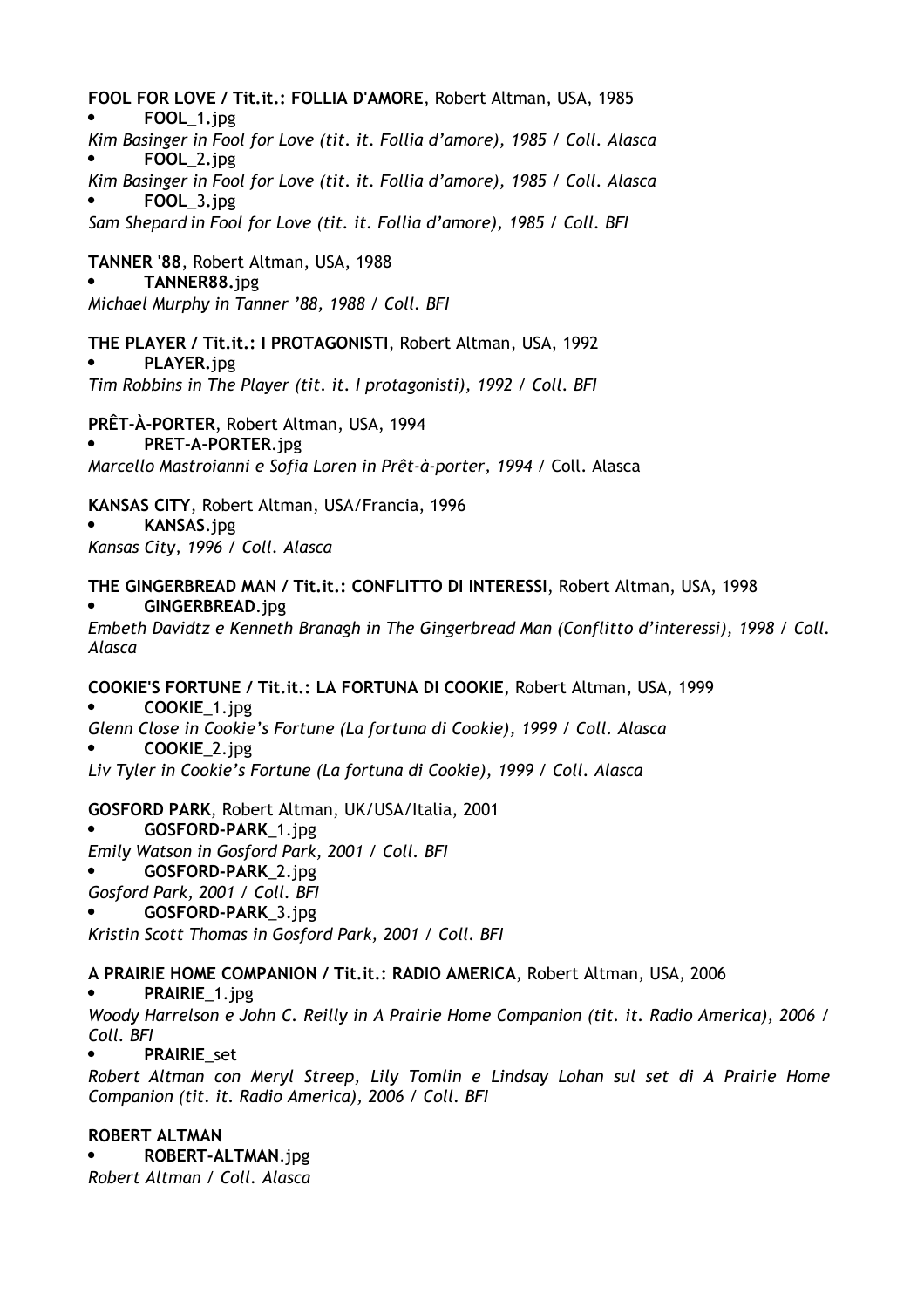## **OMAGGIO A DORIAN GRAY**

**IL GRIDO**, Michelangelo Antonioni, Italia, 1957

**GRIDO**.jpg

**IL MATTATORE**, Dino Risi, Italia, 1960

**MATTATORE**.jpg

**CRIMEN**, Mario Camerini, Italia, 1960

**CRIMEN**.jpg

## **SPAZIO TORINO**

**AID EL KEBIR, LA FESTA GRANDE**, Simone Giovine, Italia/Argentina/Germania, 2011 **AID-EL-KEBIR**.jpg

**CERCENASCO 17**, Haifa Baccouche / Nada El Ghazzali, Italia, 2011

**CERCENASCO**.jpg

**IRENE**, Davide Arosio, Italia, 2011

**IRENE**.jpg

**MR. DOYLE**, Paolo Gonella / Alessio Mattia, Italia, 2011

**MR-DOYLE**.jpg

**NON HO NULLA DA CONCORDARE - DELUXE**, H12, Italia/UK, 2011

**NON-HO-NULLA**.jpg

**SE DAVVERO, PRENDERO' IL VOLO**, Filippo Vallegra, Italia, 2011

**SE-DAVVERO**.jpg

## **TORINOFILMLAB**

**HI-SO**, Aditya Assarat, Thailandia, 2010

- **HI-SO**\_1.jpg
- **HI-SO**\_2.jpg

**I'M GOING TO CHANGE MY NAME a.k.a. ALAVERDY (Work in Progress)**, Maria Saakyan, Armenia/Russia/Germania/Danimarca, 2011

- **GOING-TO-CHANGE**\_1.jpg
- **GOING-TO-CHANGE**\_2.jpg

**HANOTENET / THE SLUT**, Hagar Ben Asher, Israele, 2011

- **HANOTENET**\_1.jpg
- **HANOTENET**\_2.jpg

**SWANS**, Hugo Vieira da Silva, Portogallo/Germania, 2011

- **SWANS**\_1.jpg
- **SWANS**\_2.jpg